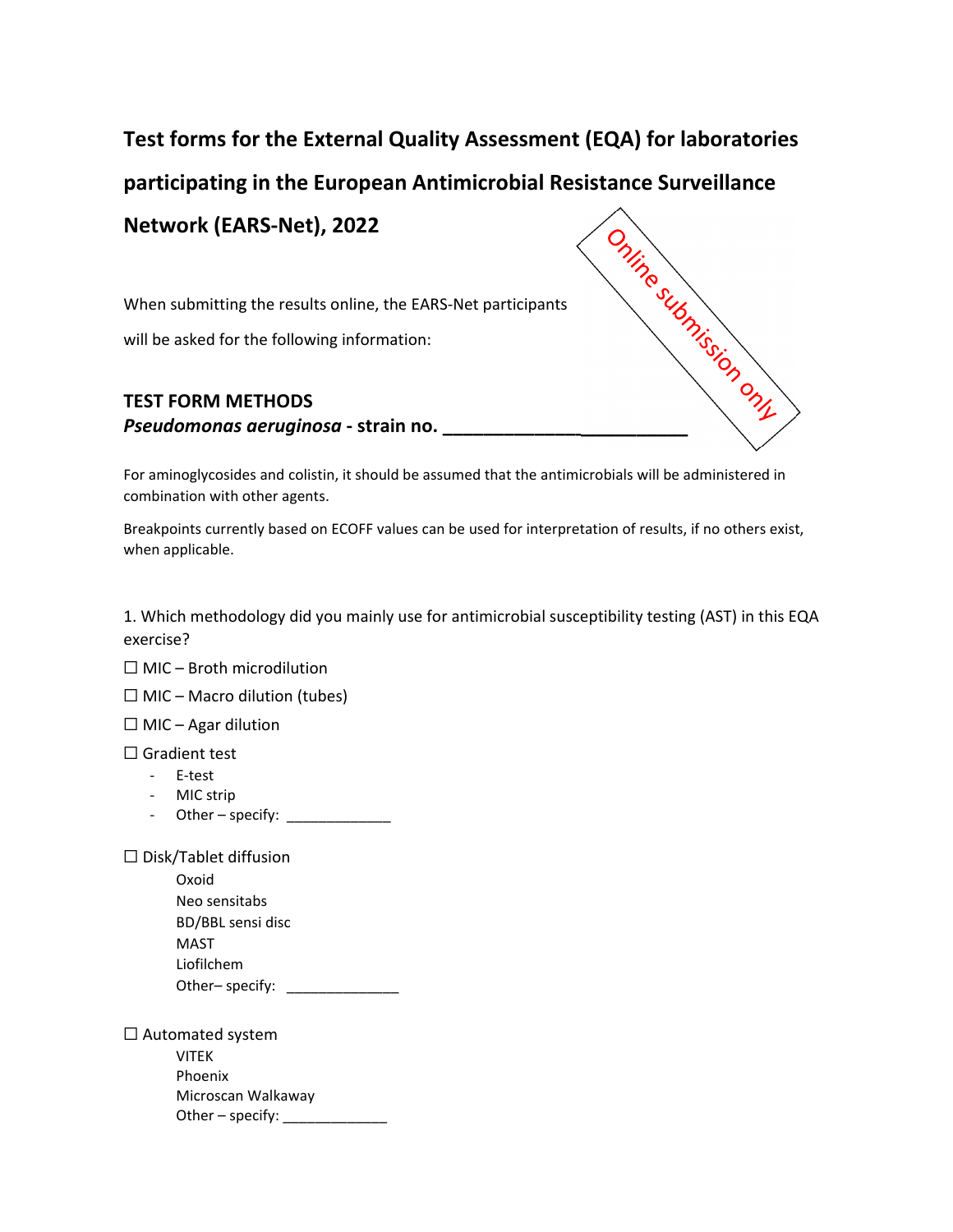

| $\Box$ Other              |
|---------------------------|
| If other, please specify: |

2. Which standard/guideline did you use when performing AST?

☐ EUCAST

☐ Other

If other, please specify: \_\_\_\_\_\_\_\_\_\_\_\_\_\_\_\_\_\_\_\_\_\_\_\_\_\_\_\_\_\_\_\_\_\_\_\_\_\_\_\_\_\_\_\_\_\_\_\_\_\_\_\_\_\_\_\_\_\_\_\_

3. Would you normally send this (invasive!) strain to a reference or other laboratory? Yes/No

4. Please change method for the relevant antibiotic(s) if it differs from the chosen method in question 1. The result will by default be set to the information provided in question 1.

| Antimicrobial           | <b>Method</b> |
|-------------------------|---------------|
| Amikacin                |               |
| Cefepime                |               |
| Ceftazidime             |               |
| Ciprofloxacin           |               |
| Colistin                |               |
| Imipenem                |               |
| Levofloxacin            |               |
| Meropenem               |               |
| Piperacillin            |               |
| Piperacillin-tazobactam |               |
| Tobramycin              |               |



**Technical University of Denmark**